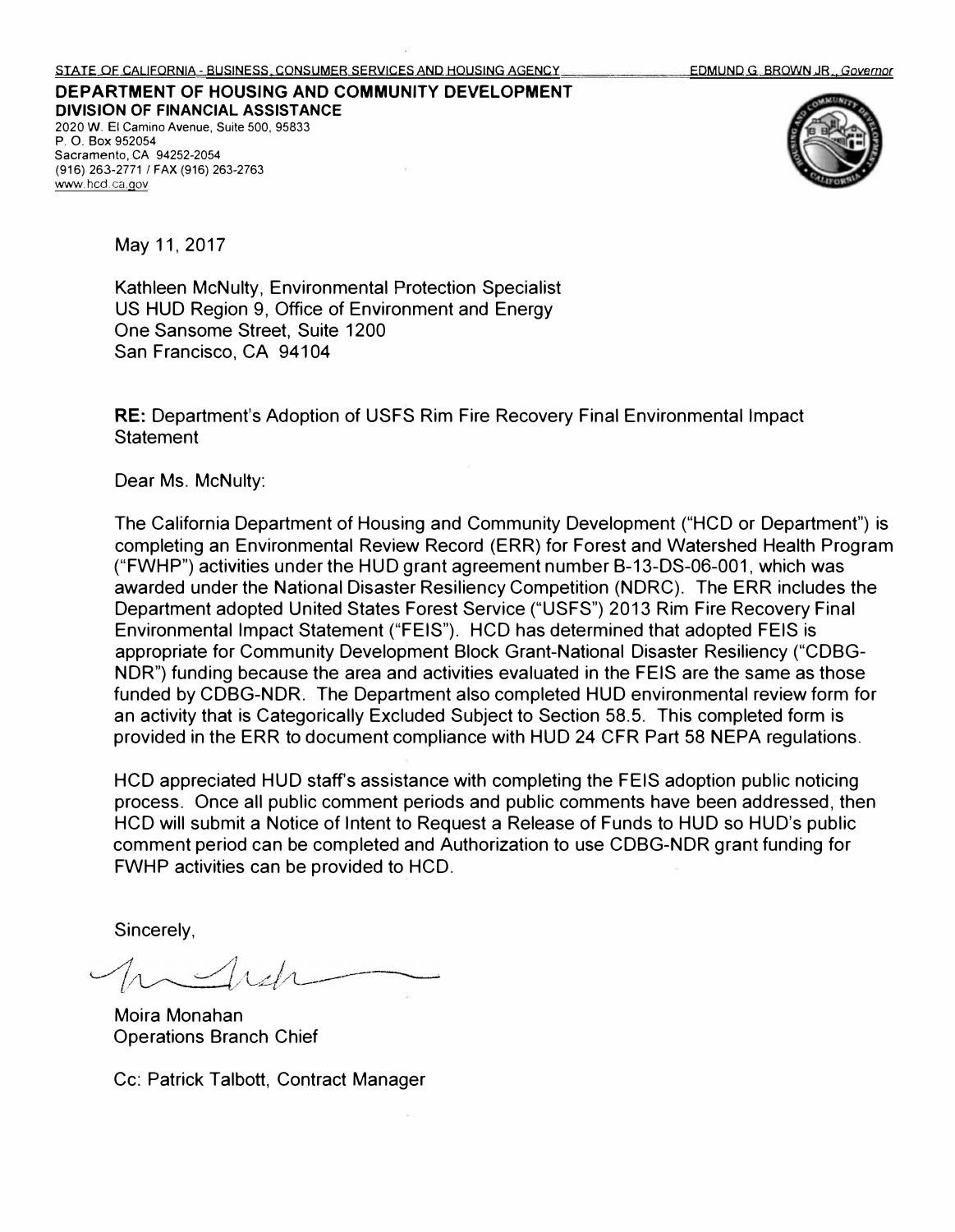

[espanol.hud.gov](https://espanol.hud.gov) 

# **Environmental Review for Activity/Project that is Categorically Excluded Subject to Section 58.5**

**Pursuant to 24 CFR 58.35(a)** 

## **Proiect Information**

**Project Name: Forest and Watershed Health Program (FWHP)** 

**Responsible Entity: State of California, Department of Housing and Community Development** 

**Grant Recipient** (if different than Responsible Entity):

**State/Local Identifier: 16-NDR-Recovery FEIS** 

**Preparer: Patrick Talbott** 

**Certifying Officer Name and Title: Moira Monahan, Branch Chief** 

**Grant Recipient** (if different than Responsible Entity):

**Consultant** (if applicable):

**Direct Comments to: Patrick Talbott** 

## **Project Location: County of Tuolumne**

## **Description of the Proposed Project** [24 CFR 50.12 & 58.32; 40 CFR 1508.25]:

These forms are part of the California Department of Housing and Community Development's ("HCD") Environmental Review Record (ERR). The ERR includes the adopted United States Forest Service ("USFS") 2013 Rim Fire Recovery Final Environmental Impact Statement ("FEIS"). HCD has determined that the adopted FEIS is appropriate for FWHP funded activities under HCD's HUD award of Community Development Block Grant-National Disaster Resiliency ("CDBG-NDR'") because the area and activities evaluated in the FEIS are the same as those funded by CDBG-NDR. This document is provided in the ERR to document compliance with HUD 24CFR Part 58 NEPA regulations. This document is included with the adopted Rim Fire Recovery FEIS as part of HCD's ERR.

## **Level of Environmental Review Determination:**

This Document reflects an Environmental Impact Statement (EIS) level of review. The ERR consists of adoption of a FEIS and per the description above, this document is being used in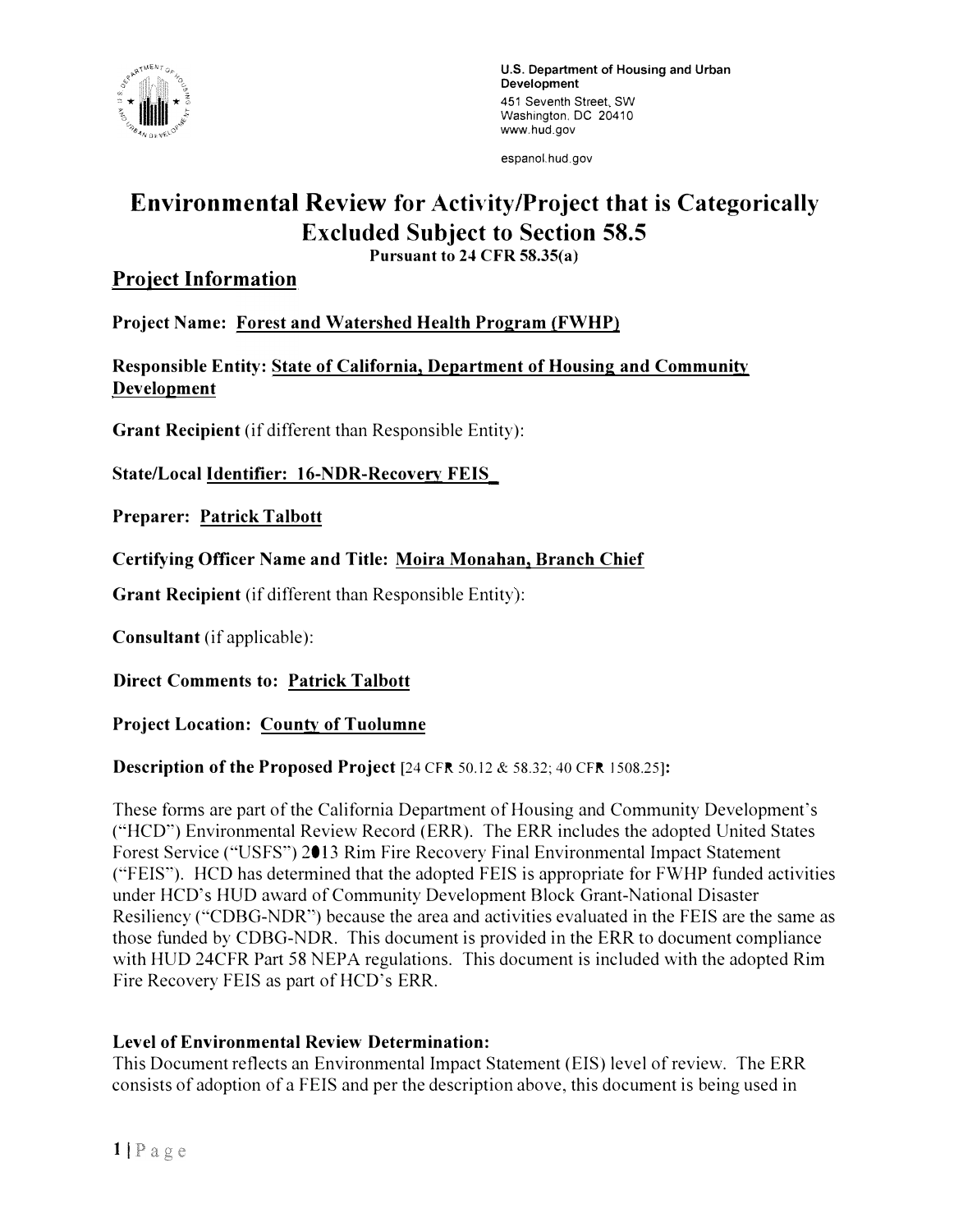**conjunction with the USFS Rim Fire Recovery FEIS to constitute a full compliance with NEPA laws and regulations.** 

## **Funding Information**

| <b>Grant Number</b> | <b>HUD</b> Program | <b>Funding Amount</b> |
|---------------------|--------------------|-----------------------|
| B-13-DS-06-001      | CDBG-NDR           | \$70,359,459          |
|                     |                    |                       |

#### **Estimated Total HUD Funded Activity Amount:**

#### **\$28,000,000**

**Estimated Total Project Cost (HUD and non-HUD funds) [24 CFR 58.32(d)]:** 

#### **\$28,000,000**

# **Compliance with 24 CFR 50.4, 58.5, and 58.6 Laws and Authorities**

**Record below the compliance or conformance determinations for each statute, executive order, or regulation. Provide credible, traceable, and supportive source documentation for each authority. Where applicable, complete the necessary reviews or consultations and obtain or note applicable permits of approvals. Clearly note citations, dates/names/titles of contacts, and page references. Attach additional documentation as appropriate.** 

| <b>Compliance Factors:</b><br>Statutes, Executive Orders,<br>and Regulations listed at 24<br>CFR §58.5 and §58.6 | Are formal<br>compliance<br>steps or<br>mitigation<br>required? | Compliance determinations                                                                                                                                                                                                                                |
|------------------------------------------------------------------------------------------------------------------|-----------------------------------------------------------------|----------------------------------------------------------------------------------------------------------------------------------------------------------------------------------------------------------------------------------------------------------|
| & 58.6                                                                                                           |                                                                 | <b>STATUTES, EXECUTIVE ORDERS, AND REGULATIONS LISTED AT 24 CFR 50.4</b>                                                                                                                                                                                 |
| <b>Airport Hazards</b><br>24 CFR Part 51 Subpart D                                                               | No<br><b>Yes</b><br>$\boxtimes$                                 | This Compliance Factor was not addressed<br>in the Rim Fire Recovery FEIS. The FWHP<br>activity does not require compliance steps or<br>mitigation because the project area is a rural<br>forested area and there are no airport sites in<br>the region. |
| <b>Coastal Barrier Resources</b><br>Coastal Barrier Resources Act, as<br>amended by the Coastal Barrier          | Yes<br>No<br>$\boxtimes$                                        | This Compliance Factor was not addressed<br>in the Rim Fire Recovery FEIS. There are<br>no coastal barrier resources in HUD Region<br>IX (CA, AZ, NV, HI, Guam, No. Mariana<br>Islands).                                                                 |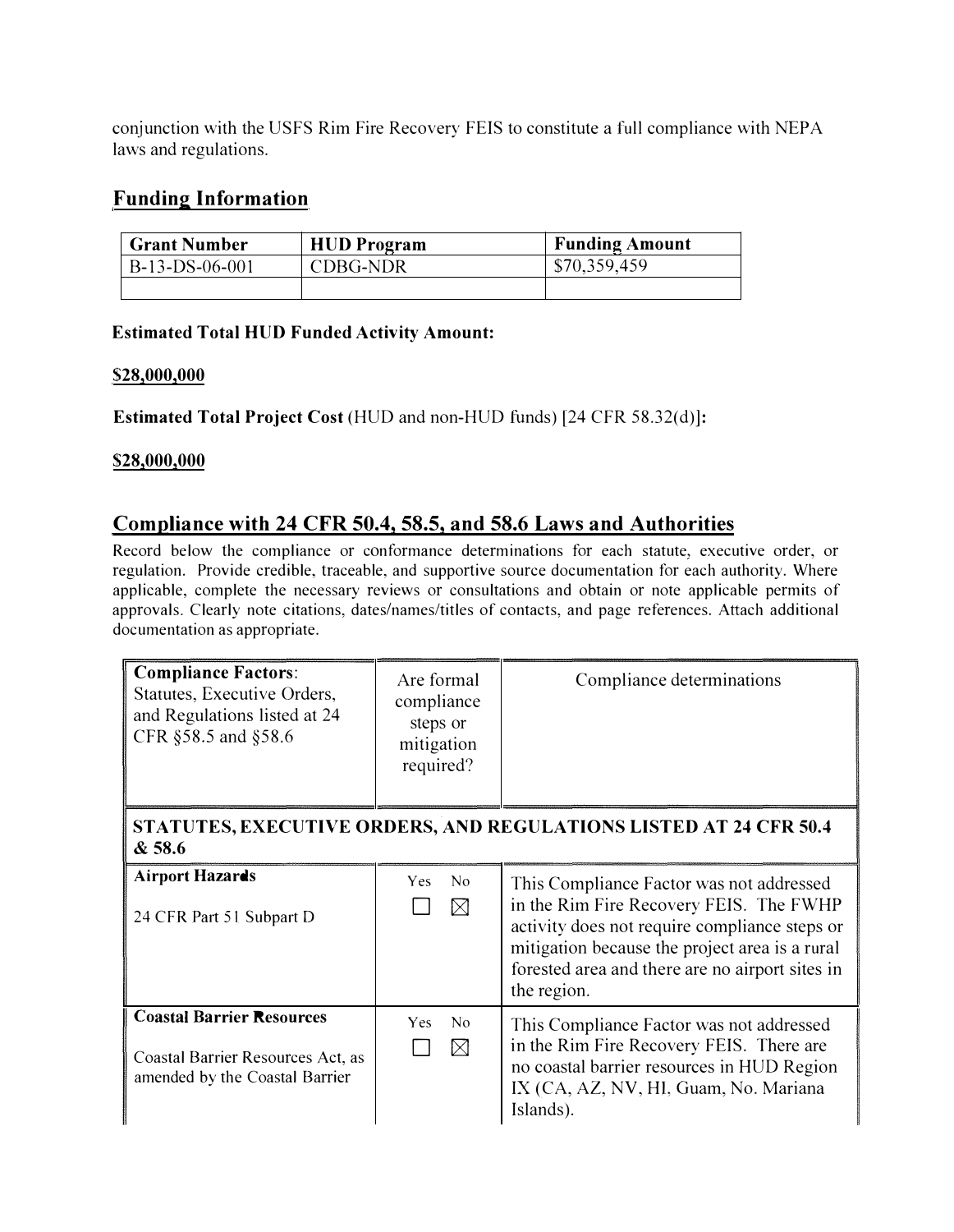| Improvement Act of 1990 [16]<br><b>USC 35011</b>                                                                                                                |                                 |                                                                                                                                                                                                                                                                                                                                                                                                                                                                                                                                                                                                                                                                                                                                                                                                                                                                                                                                                                                                                                                                                                                                                                                                                                                                   |
|-----------------------------------------------------------------------------------------------------------------------------------------------------------------|---------------------------------|-------------------------------------------------------------------------------------------------------------------------------------------------------------------------------------------------------------------------------------------------------------------------------------------------------------------------------------------------------------------------------------------------------------------------------------------------------------------------------------------------------------------------------------------------------------------------------------------------------------------------------------------------------------------------------------------------------------------------------------------------------------------------------------------------------------------------------------------------------------------------------------------------------------------------------------------------------------------------------------------------------------------------------------------------------------------------------------------------------------------------------------------------------------------------------------------------------------------------------------------------------------------|
| <b>Flood Insurance</b><br>Flood Disaster Protection Act of<br>1973 and National Flood<br>Insurance Reform Act of 1994<br>[42 USC 4001-4128 and 42 USC<br>5154a] | No<br><b>Yes</b><br>$\boxtimes$ | This Compliance Factor was not addressed<br>in the Rim Fire Recovery FEIS. FWHP<br>activities will not involve work on physical<br>structures and no physical structures will be<br>impacted as all work will be conducted in<br>forested areas.                                                                                                                                                                                                                                                                                                                                                                                                                                                                                                                                                                                                                                                                                                                                                                                                                                                                                                                                                                                                                  |
| &58.5                                                                                                                                                           |                                 | STATUTES, EXECUTIVE ORDERS, AND REGULATIONS LISTED AT 24 CFR 50.4                                                                                                                                                                                                                                                                                                                                                                                                                                                                                                                                                                                                                                                                                                                                                                                                                                                                                                                                                                                                                                                                                                                                                                                                 |
| <b>Clean Air</b><br>Clean Air Act, as amended,<br>particularly section $176(c)$ & (d);<br>40 CFR Parts 6, 51, 93                                                | No<br>Yes<br>$\boxtimes$        | The FWHP activities will not require<br>mitigation because they will be conducted in<br>accordance with an approved EPA<br>California Smoke Management (CSM)<br>Program.<br>The Clean Air Act of 1970 provides for the<br>protection and enhancement of the nation's<br>air resources. No exceeding of the federal<br>and state ambient air quality standards is<br>expected to result from any of the<br>alternatives. The Clean Air Act makes it the<br>primary responsibility of States and local<br>governments to prevent air pollution and<br>control air pollution at its source.<br>California has a plan that provides for<br>implementation, maintenance, and<br>enforcement of the primary ambient air<br>quality standards. This project is located in<br>an area designated as non-attainment for<br>Ozone. The burn treatments under Modified<br>Alternative 4 will be conducted under an<br>EPA approved California Smoke<br>Management Program (SMP). Under the<br>revised Conformity Rules the EPA has<br>included a Presumption of Conformity for<br>prescribed fires that are conducted in<br>compliance with a SMP; therefore, the<br>federal actions conform and no separate<br>conformity determination is indicated (EIS<br>Chapter 3.02). |
|                                                                                                                                                                 |                                 |                                                                                                                                                                                                                                                                                                                                                                                                                                                                                                                                                                                                                                                                                                                                                                                                                                                                                                                                                                                                                                                                                                                                                                                                                                                                   |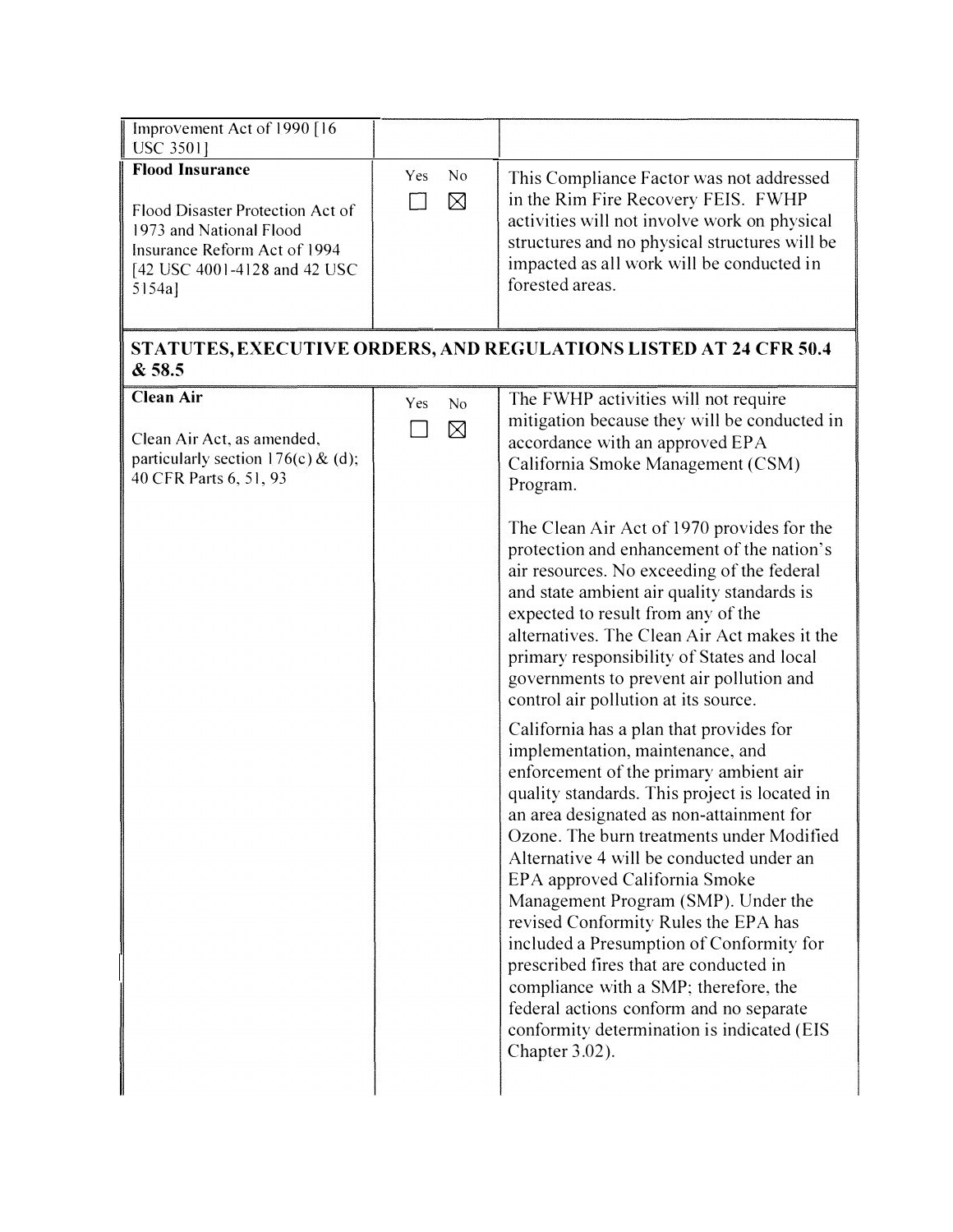|                                                                                                            |                                                   | See USFS FEIS, p. 15-16, 65, 67, 68, 254,<br>436.                                                                                                                                                                                                                                                                                                                                                                                                                                                                                                                                                                                                                                                                                                                                                                                                                                                                                                                                                                                                                                                                                                                                                                 |
|------------------------------------------------------------------------------------------------------------|---------------------------------------------------|-------------------------------------------------------------------------------------------------------------------------------------------------------------------------------------------------------------------------------------------------------------------------------------------------------------------------------------------------------------------------------------------------------------------------------------------------------------------------------------------------------------------------------------------------------------------------------------------------------------------------------------------------------------------------------------------------------------------------------------------------------------------------------------------------------------------------------------------------------------------------------------------------------------------------------------------------------------------------------------------------------------------------------------------------------------------------------------------------------------------------------------------------------------------------------------------------------------------|
| <b>Coastal Zone Management</b><br>Coastal Zone Management Act,<br>sections $307(c)$ & (d)                  | Yes<br>$\overline{N}$ <sup>O</sup><br>$\boxtimes$ | This Compliance Factor was not addressed<br>in the Rim Fire Recovery FEIS. FWHP<br>activities will not involve work in or near<br>any Coastal Zone per definition of a coastal<br>zone: Coastal Act Public Code 30103.<br>Therefore, there will be no impact on any<br>coastal zones.                                                                                                                                                                                                                                                                                                                                                                                                                                                                                                                                                                                                                                                                                                                                                                                                                                                                                                                             |
| <b>Contamination and Toxic</b><br><b>Substances</b><br>24 CFR Part 50.3(i) & 58.5(i)(2)                    | Yes<br>No<br>$\boxtimes$                          | This Compliance Factor was not addressed<br>in the Rim Fire Recovery FEIS. FWHP<br>activities involve work in a rural/forested<br>area. No toxic sites exist within or near the<br>project area. Project activities will not create<br>any toxic hazards.                                                                                                                                                                                                                                                                                                                                                                                                                                                                                                                                                                                                                                                                                                                                                                                                                                                                                                                                                         |
| <b>Endangered Species</b><br>Endangered Species Act of 1973,<br>particularly section 7; 50 CFR<br>Part 402 | Yes<br>No<br>$\boxtimes$                          | FWHP activity will be conducted so as to<br>not impact current species listed on<br>threatened or endangered list.<br>Section 7 (d) of the Endangered Species Act<br>(ESA) of 1973 requires that after initiation<br>of consultation required under section<br>$7(a)(2)$ , a Federal agency "shall not make<br>any irreversible or irretrievable commitment<br>of resources with respect to the agency<br>action which has the effect of foreclosing the<br>formulation or implementation of any<br>reasonable and prudent alternative which<br>would not violate subsection $(a)(2)$ ."<br>The Rim Fire started on August 17, 2013.<br>Several days later, when it became clear the<br>Rim Fire was a large incident, the US Forest<br>Service initiated contact with the US Fish<br>and Wildlife Service (USFWS) to alert them<br>of potential impacts from the fire or fire<br>suppression activities to listed species,<br>including valley elderberry longhorn beetle<br>and listed or candidate amphibian species.<br>Forest Service biologists conducted a field<br>trip with a USFWS biologist in the Rim Fire<br>burn area on November 4, 2013 to discuss<br>conditions and concerns for listed species. |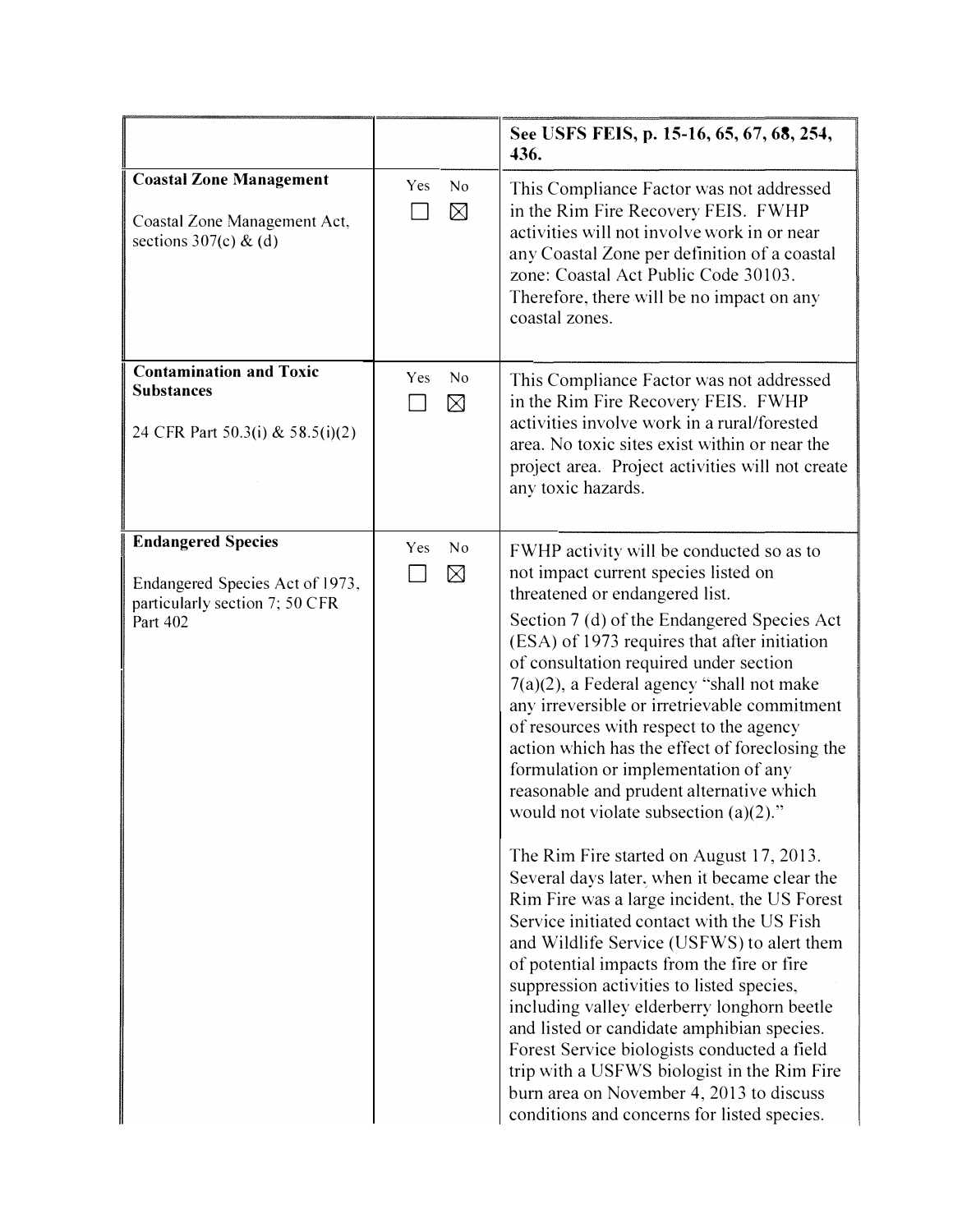|  | The Forest Service then prepared a               |
|--|--------------------------------------------------|
|  | Biological Assessment (BA) and a                 |
|  | subsequent addendum following a meeting          |
|  | with USFWS, considering the effects to           |
|  | three federally listed species: California red-  |
|  | legged frog (Threatened), Sierra Nevada          |
|  |                                                  |
|  | yellow-legged frog (Endangered), and valley      |
|  | elderberry longhorn beetle (Threatened) are      |
|  | found within the project analysis area in        |
|  | Tuolumne County, California (USFWS               |
|  | 2014). That BA requested concurrence with        |
|  | the determination that the overall project       |
|  | "may affect, not likely to adversely affect"     |
|  | the valley elderberry longhorn beetle, and       |
|  | "may affect, likely to adversely affect"         |
|  | California red-legged frog and Sierra            |
|  | Nevada yellow-legged frog. As such, the          |
|  | Forest Service engaged with the USFWS in         |
|  | formal consultation and requested a              |
|  | Biological Opinion (BO) in support of these      |
|  | determinations with the acknowledgement          |
|  | that effects to individuals or habitat are not   |
|  | discountable.                                    |
|  | The determination of "may affect, likely to      |
|  | adversely affect" for California red-legged      |
|  | frog and Sierra Nevada yellow-legged frog        |
|  | was limited to 7 locales. Section $7(a)(2)$ of   |
|  | the ESA requires Federal agencies, in            |
|  | consultation with USFWS and the National         |
|  | Marine Fisheries Service (NMFS), to ensure       |
|  | that their actions are "not likely to jeopardize |
|  | the continued existence of any" listed           |
|  | species (or destroy or adversely modify its      |
|  | designated critical habitat; 16 U.S.C. §         |
|  | $1536(a)(2)$ ). As such, the decision is that no |
|  | operational implementation activities will       |
|  | occur in those 7 locales as part of this         |
|  | decision until such time as formal               |
|  | consultation with USFWS results in issuance      |
|  | of a BO.                                         |
|  | Approval and operational implementation of       |
|  | Rim Recovery project activities outside of       |
|  | the 7 very limited locales referred to above     |
|  | during consultation and prior to completion.     |
|  | of formal consultation with USFWS and            |
|  |                                                  |
|  | issuance of a BO is consistent with the          |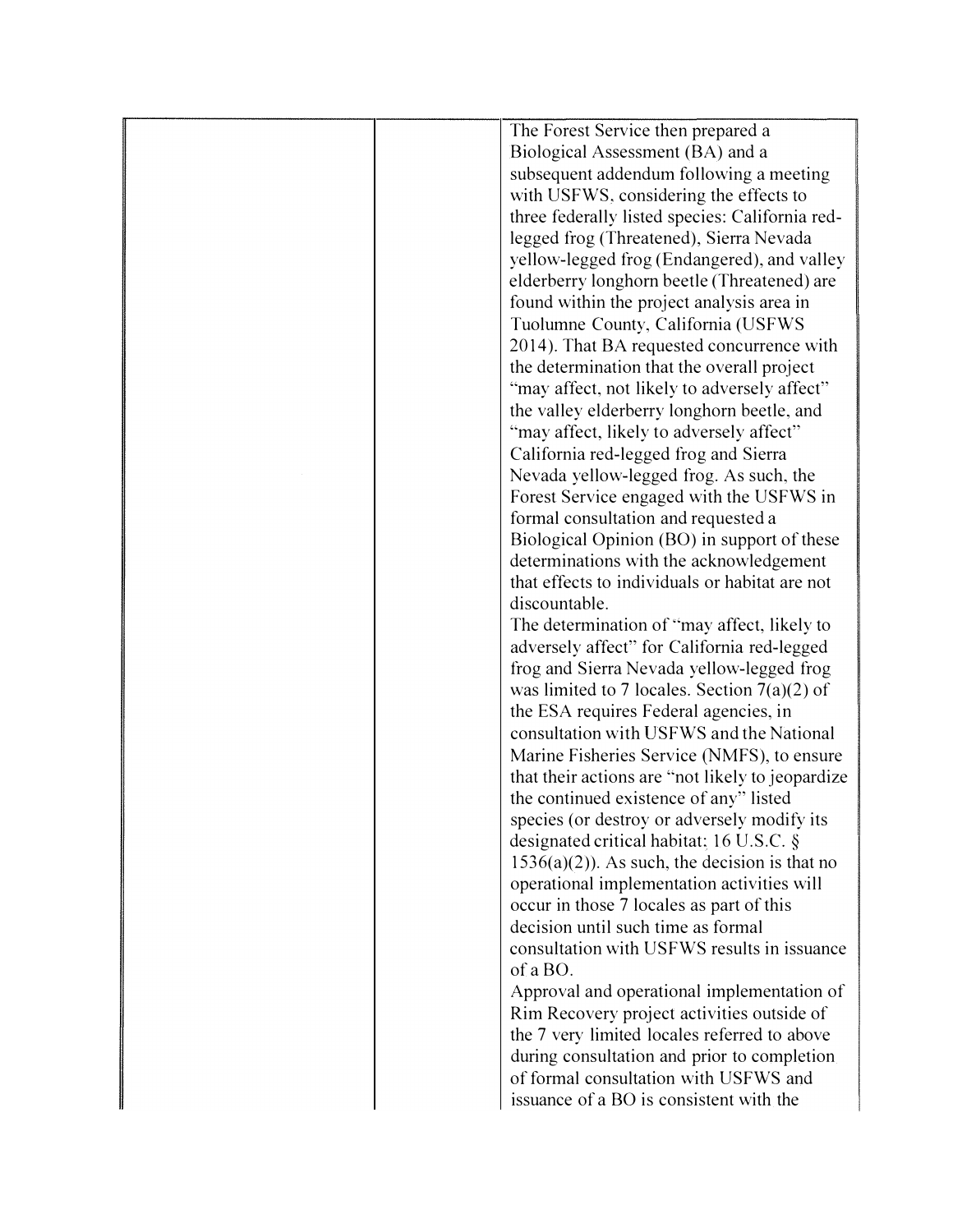|                                                                                                  |     |                   | requirements of ESA Section 7(d) because<br>approval and/or conduct of these activities<br>will not foreclose the formulation or<br>implementation of any Reasonable and<br>Prudent Alternative (RPA) measures that<br>may be necessary to avoid jeopardy (or the<br>likely destruction or adverse modification of<br>critical habitat). The project does not lie<br>within a critical habitat unit for the<br>California red legged frog per the Federal<br>Register (March 17, 2010; Volume 75,<br>Number 51) and is not within a proposed<br>critical habitat unit for the Sierra Nevada<br>yellow legged frog per the Federal Register<br>(April 25, 2013; Volume 78, Number 80).<br>Consistent with such, the Rim Recovery<br>project unit specific treatments detailed in<br>Table B.02-1 (Appendix B) reflect project<br>management requirements and the content of<br>the BA and subsequent addendum including<br>minimization measures. No operational<br>implementation activities or treatments<br>associated with the 7 very limited locales<br>related to California red-legged frog and<br>Sierra Nevada yellow-legged frog will be<br>undertaken prior to completion of formal<br>consultation with USFWS and issuance of a<br>BO. |
|--------------------------------------------------------------------------------------------------|-----|-------------------|---------------------------------------------------------------------------------------------------------------------------------------------------------------------------------------------------------------------------------------------------------------------------------------------------------------------------------------------------------------------------------------------------------------------------------------------------------------------------------------------------------------------------------------------------------------------------------------------------------------------------------------------------------------------------------------------------------------------------------------------------------------------------------------------------------------------------------------------------------------------------------------------------------------------------------------------------------------------------------------------------------------------------------------------------------------------------------------------------------------------------------------------------------------------------------------------------------------------------------------------------|
|                                                                                                  |     |                   | See USFS FEIS, p. 15-16, 30-31, 36-37 45,<br>75-79, 321-322, 324, 331, 386, 406, 413-<br>414, 436-437.                                                                                                                                                                                                                                                                                                                                                                                                                                                                                                                                                                                                                                                                                                                                                                                                                                                                                                                                                                                                                                                                                                                                            |
| <b>Explosive and Flammable</b><br><b>Hazards</b><br>24 CFR Part 51 Subpart C                     | Yes | No<br>⊠           | This Compliance Factor was not addressed<br>in the Rim Fire Recovery FEIS. FWHP<br>activities will not involve work related to<br>creation of congregant spaces where groups<br>will gather. In addition, there are no above<br>ground flammable storage tanks in or around<br>the area. The project will not create any<br>potential hazards of this kind.                                                                                                                                                                                                                                                                                                                                                                                                                                                                                                                                                                                                                                                                                                                                                                                                                                                                                       |
| <b>Farmlands Protection</b><br>Farmland Protection Policy Act<br>of 198 le particularly sections | Yes | No<br>$\boxtimes$ | This Compliance Factor was not addressed<br>in the Rim Fire Recovery FEIS. FWHP<br>activities will take place in public national                                                                                                                                                                                                                                                                                                                                                                                                                                                                                                                                                                                                                                                                                                                                                                                                                                                                                                                                                                                                                                                                                                                  |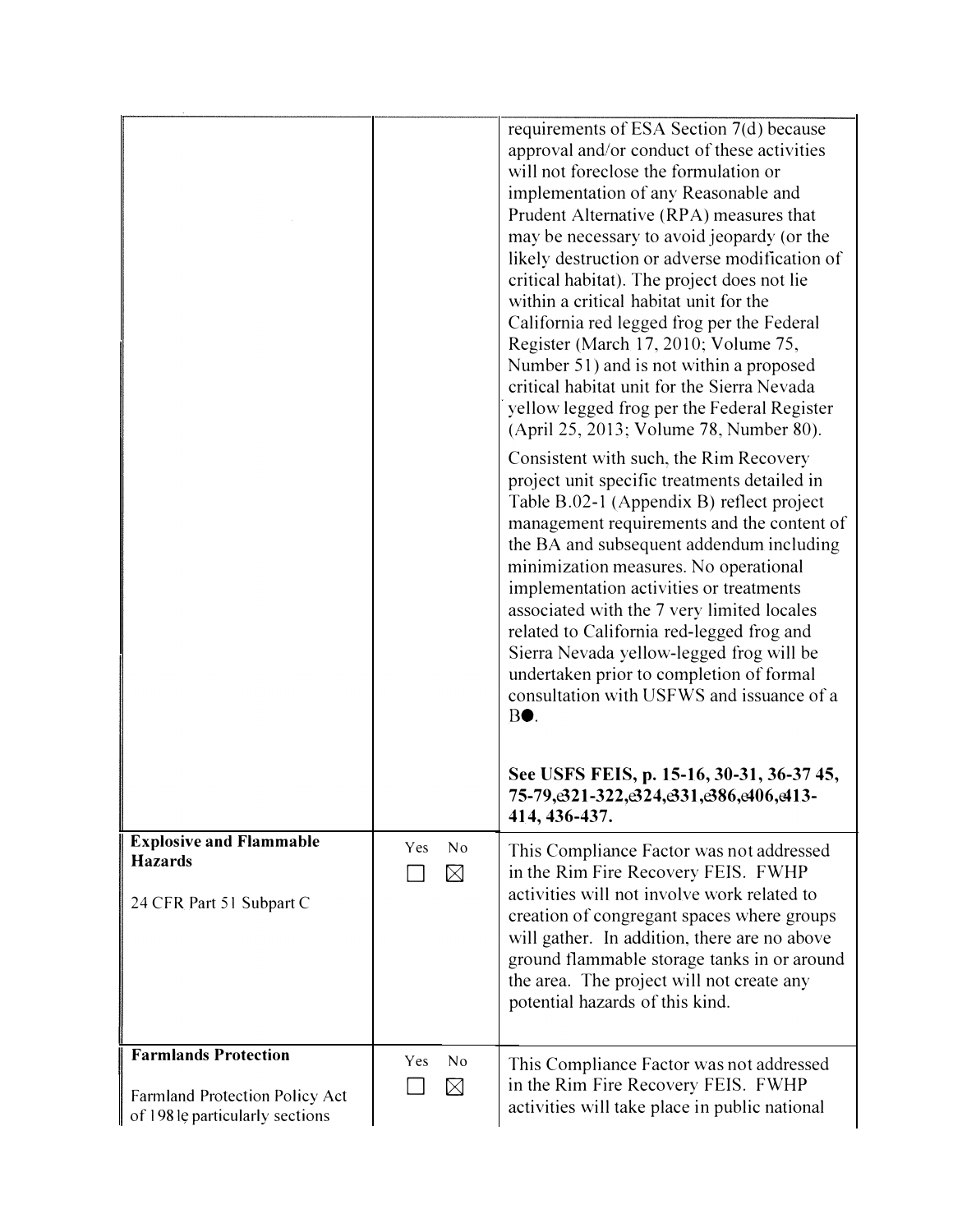| 1504(b) and 1541; 7 CFR Part<br>658                                                                    |                                                      | forest lands, which do not contain any<br>protected farmland. Therefore, proposed<br>activities will not lead to conversion of<br>farmland to nonagricultural uses.                                                                                                                                                                                                                                                                                                                                                                                                                                                                                                                                                                                                                                                                                        |
|--------------------------------------------------------------------------------------------------------|------------------------------------------------------|------------------------------------------------------------------------------------------------------------------------------------------------------------------------------------------------------------------------------------------------------------------------------------------------------------------------------------------------------------------------------------------------------------------------------------------------------------------------------------------------------------------------------------------------------------------------------------------------------------------------------------------------------------------------------------------------------------------------------------------------------------------------------------------------------------------------------------------------------------|
| <b>Floodplain Management</b><br>Executive Order 11988,<br>particularly section 2(a); 24 CFR<br>Part 55 | N <sub>o</sub><br>Yes<br>$\boxtimes$<br>$\mathbf{O}$ | FWHP activities will not have an adverse<br>impact on floodplains. Activities will be<br>beneficial and reduce flood hazards and<br>erosion in the area.<br>Executive Order 11988 applies to Floodplain<br>Management. Floodplains are found along<br>stream channels throughout the project area.<br>Implementation of this decision would<br>maintain or improve the existing condition<br>of these floodplains by maintaining or<br>improving meadow conditions. The intent of<br>Executive Order 11988 would be met since<br>this project would not affect floodplains in<br>the Rim Recovery analysis area and thereby<br>would not increase flood hazard. As<br>described in the EIS (Chapter 3.14) no<br>measurable changes in stream flow are<br>anticipated from treatment actions under<br>Alternative 4 (hence Modified Alternative 4<br>also). |
|                                                                                                        |                                                      | See USFS FEIS, p. 281, 437.                                                                                                                                                                                                                                                                                                                                                                                                                                                                                                                                                                                                                                                                                                                                                                                                                                |
| <b>Historic Preservation</b><br>National Historic Preservation<br>Act of 1966, particularly sections   | <b>Yes</b><br>N <sub>0</sub><br>$\boxtimes$          | The Programmatic Agreement between<br>SHPO and the Stanislaus National Forest<br>was signed on July 24, 2014.                                                                                                                                                                                                                                                                                                                                                                                                                                                                                                                                                                                                                                                                                                                                              |
| 106 and 110; 36 CFR Part 800                                                                           |                                                      | For all action alternatives, commercial<br>timber harvest, hazard tree removal along<br>low standard roads, new construction,<br>reconstruction, and construction of<br>temporary roads would have no direct effect,<br>minimal indirect effects and no cumulative<br>effects to cultural resources. Cumulative<br>effects for Alternatives 3 and 4 are the same<br>as Alternative 1 (FEIS p. 148).                                                                                                                                                                                                                                                                                                                                                                                                                                                        |
|                                                                                                        |                                                      | The National Historic Preservation Act<br>(NHPA) of 1966 is the principal, guiding<br>statute for the management of cultural<br>resources on NFS lands. Section 106 of                                                                                                                                                                                                                                                                                                                                                                                                                                                                                                                                                                                                                                                                                     |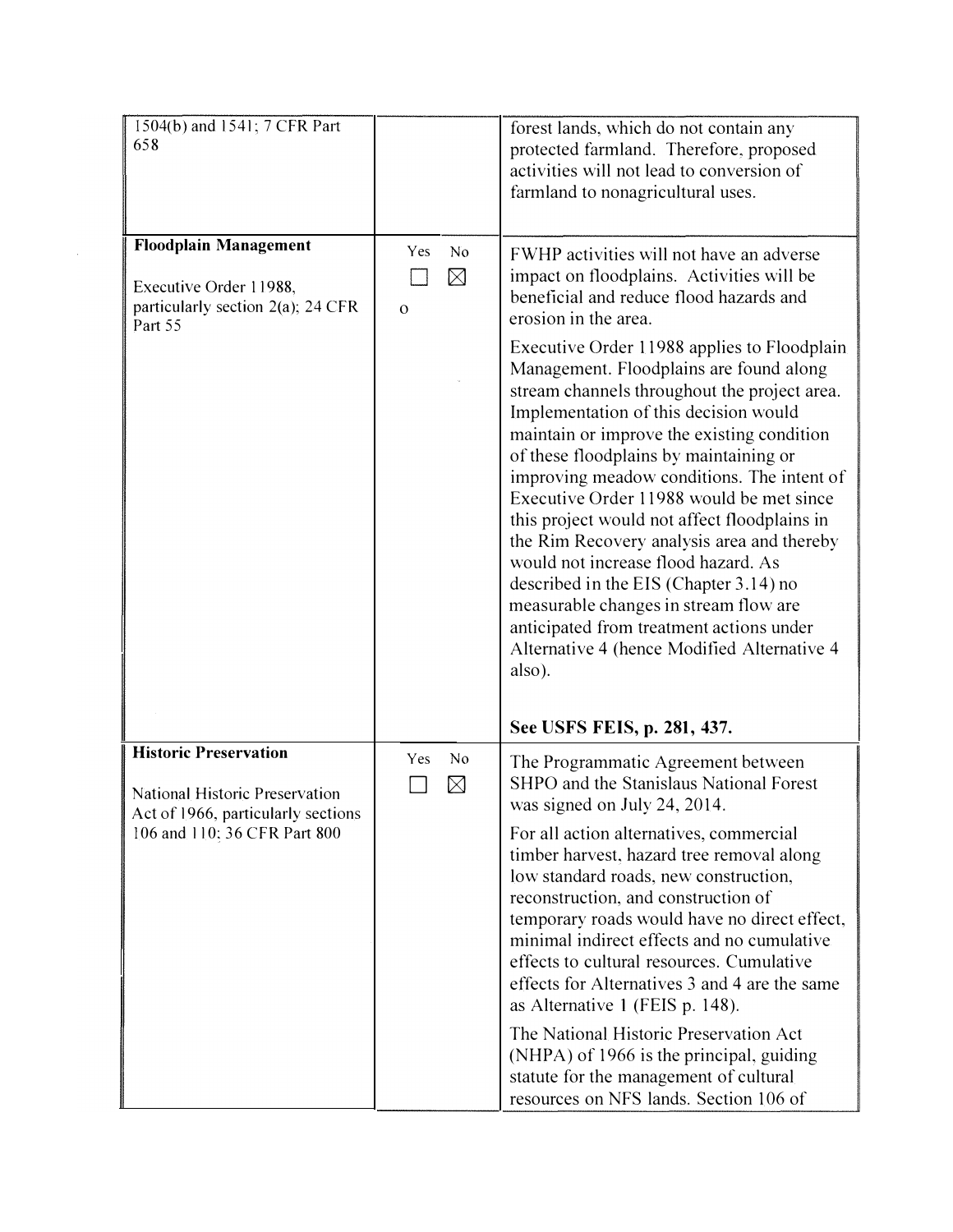|                                                                                             |     |         | NHPA requires federal agencies to consider<br>the potential effects of a Preferred<br>Alternative on historic, architectural, or<br>archaeological resources that are eligible for<br>inclusion on the National Register of<br>Historic Places and to afford the President's<br>Advisory Council on Historic Preservation<br>an opportunity to comment. The criteria for<br>National Register eligibility and procedures<br>for implementing Section 1●6 of NHPA are<br>outlined in the U.S. Code of Federal<br>Regulations (36 CFR Parts 60 and 800,<br>respectively). Section 110 requires federal<br>agencies to identify, evaluate, inventory, and<br>protect National Register of Historic Places<br>resources on properties they control.<br>The Stanislaus National Forest developed a<br>specialized agreement: "Programmatic<br><b>Agreement Among United States</b><br>Department of Agriculture, Forest Service,<br>Stanislaus National Forest, the California<br>State Historic Preservation Officer, and the<br><b>Advisory Council on Historic Preservation</b><br>Regarding the Program of Rim Fire<br>Emergency Recovery Undertakings,<br>Tuolumne County, California" (Rim PA<br>2014). This agreement defines the Area of<br>Potential Effects (APE) (36 CFR<br>$800.4(a)(1)$ and includes a strategy outlining<br>the requirements for cultural resource<br>inventory, evaluation of cultural resources,<br>and effect determinations; it also includes<br>protection and resource management<br>measures that may be used where effects<br>may occur. Additionally, this agreement |
|---------------------------------------------------------------------------------------------|-----|---------|--------------------------------------------------------------------------------------------------------------------------------------------------------------------------------------------------------------------------------------------------------------------------------------------------------------------------------------------------------------------------------------------------------------------------------------------------------------------------------------------------------------------------------------------------------------------------------------------------------------------------------------------------------------------------------------------------------------------------------------------------------------------------------------------------------------------------------------------------------------------------------------------------------------------------------------------------------------------------------------------------------------------------------------------------------------------------------------------------------------------------------------------------------------------------------------------------------------------------------------------------------------------------------------------------------------------------------------------------------------------------------------------------------------------------------------------------------------------------------------------------------------------------------------------------------------------------------------------------------|
|                                                                                             |     |         | provides opportunities to remove both<br>commercially valuable timber and hazard<br>trees from within site boundaries utilizing a<br>variety of harvest methods (EIS p. 439).                                                                                                                                                                                                                                                                                                                                                                                                                                                                                                                                                                                                                                                                                                                                                                                                                                                                                                                                                                                                                                                                                                                                                                                                                                                                                                                                                                                                                          |
|                                                                                             |     |         | See USFS FEIS, p. 143, e439.                                                                                                                                                                                                                                                                                                                                                                                                                                                                                                                                                                                                                                                                                                                                                                                                                                                                                                                                                                                                                                                                                                                                                                                                                                                                                                                                                                                                                                                                                                                                                                           |
| <b>Noise Abatement and Control</b><br>Noise Control Act of 1972, as<br>amended by the Quiet | Yes | N.<br>⊠ | The FWHP activity is not a "noise sensitive"<br>use" under HUD regulations. Project area is<br>not urban and no existing residential units                                                                                                                                                                                                                                                                                                                                                                                                                                                                                                                                                                                                                                                                                                                                                                                                                                                                                                                                                                                                                                                                                                                                                                                                                                                                                                                                                                                                                                                             |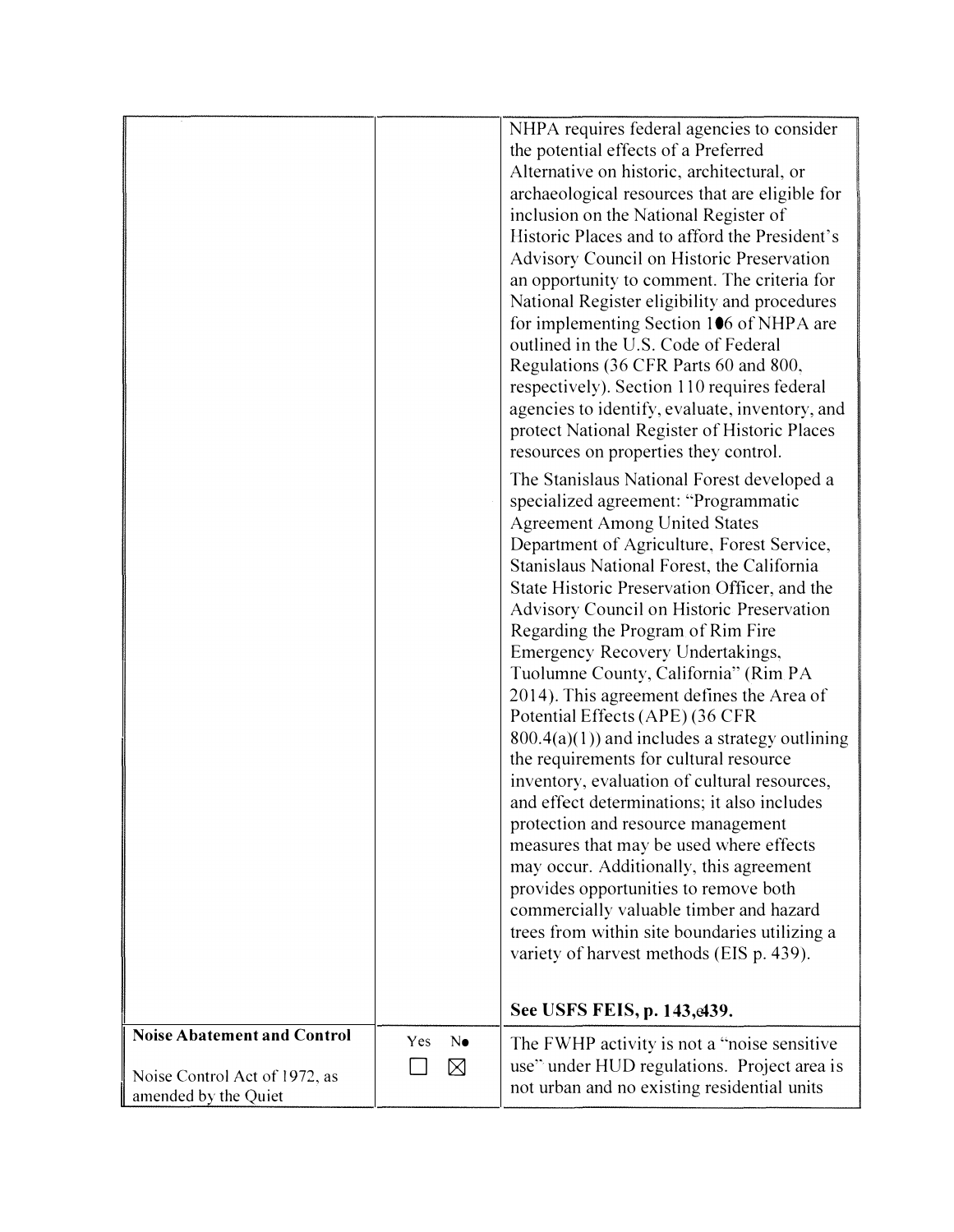| Communities Act of 1978; 24                                                                      |                                      | will be impacted by noise created from                                                                                                                                                                                                                                                                                                                                                                                                                                                                                                                     |
|--------------------------------------------------------------------------------------------------|--------------------------------------|------------------------------------------------------------------------------------------------------------------------------------------------------------------------------------------------------------------------------------------------------------------------------------------------------------------------------------------------------------------------------------------------------------------------------------------------------------------------------------------------------------------------------------------------------------|
| CFR Part 51 Subpart B                                                                            |                                      | project activity implementation.                                                                                                                                                                                                                                                                                                                                                                                                                                                                                                                           |
|                                                                                                  |                                      | HUD requires that grantees give adequate<br>consideration to noise exposures and sources<br>of noise as an integral part of the urban<br>environment when HUD assistance is<br>provided for planning purposes (24 CFR part<br>51 Sec. 51.101). This project is located in a<br>rural area. Any noise resulting from the<br>project would be short in duration and cease<br>when project activities are complete; thus,<br>not creating a permanent and long-lasting<br>new source of noise in the project area.<br>See USFS FEIS, p. 62, 93, 98, 193, 199- |
|                                                                                                  |                                      | 200, e22, e264, e272, e32, e340, e353, e362, e374,<br>391 408, 410-411, 428, 616-617, 649, 674,<br>731, 747.                                                                                                                                                                                                                                                                                                                                                                                                                                               |
| <b>Sole Source Aquifers</b>                                                                      | N <sub>0</sub><br>Yes                | FWHP activity will not impact a sole source                                                                                                                                                                                                                                                                                                                                                                                                                                                                                                                |
| Safe Drinking Water Act of 1974,<br>as amended, particularly section<br>1424(e); 40 CFR Part 149 | $\boxtimes$                          | aquifer based on EPA locations of these<br>aquifers. The USFS EIS (p. 281) display the<br>laws, regulations and direction that applies<br>to the Recovery project. No sole source<br>aquifers are identified in the project area;<br>however, the EIS (p. 293-317) describes the<br>effects on water quality in great detail. There<br>are no adverse effects on watershed, water<br>quality or other beneficial uses of water.                                                                                                                            |
|                                                                                                  |                                      | See USFS FEIS, p. 317-319.                                                                                                                                                                                                                                                                                                                                                                                                                                                                                                                                 |
| <b>Wetlands Protection</b><br>Executive Order 11090,<br>particularly sections 2 and 5            | N <sub>0</sub><br>Yes<br>$\boxtimes$ | FWHP activities will not have a negative<br>impact on wetlands. Reforestation efforts<br>will help preserve existing wetlands.<br>Executive Order 11990 requires protection                                                                                                                                                                                                                                                                                                                                                                                |
|                                                                                                  |                                      | of wetlands. Wetlands within the project<br>area include meadows, stream channels,<br>springs, fens, and shorelines. The EIS<br>(Chapter 3.03 and Chapter 3.14) and the<br>Watershed Report (project record) address<br>wetlands and riparian vegetation. This<br>project is consistent with Executive Order<br>11990 since this project would maintain or                                                                                                                                                                                                 |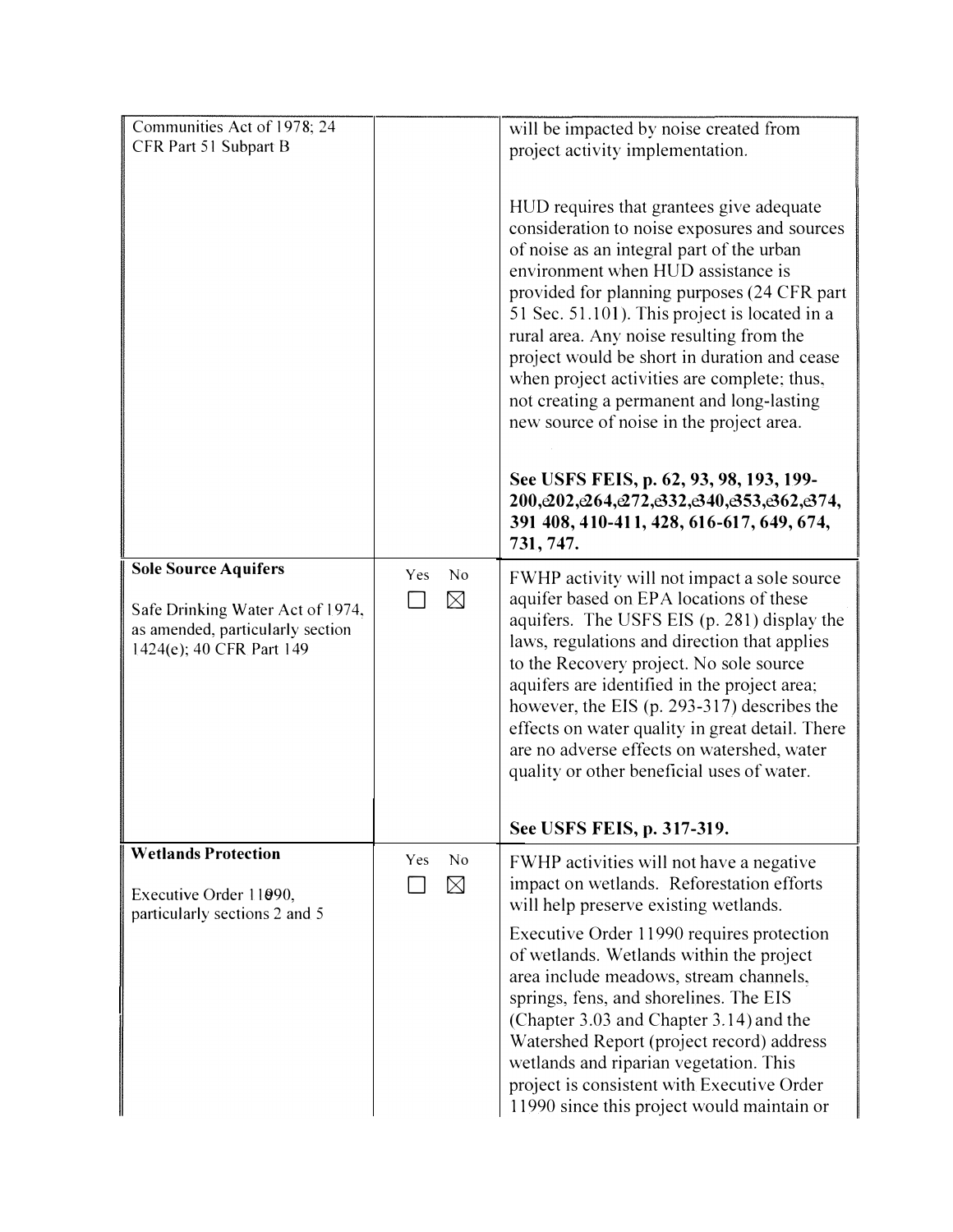|                                                                                                                |                          | improve the condition of wetlands in the<br>Rim Recovery project area (EIS Chapter<br>3.14) [EIS p. 439].<br>See USFS FEIS, p. 281, 439.                                                                                                                                                                                                                                                                                                                                                                                                                                                                                                                                                                                                                                                                                                                                                                                                                                  |
|----------------------------------------------------------------------------------------------------------------|--------------------------|---------------------------------------------------------------------------------------------------------------------------------------------------------------------------------------------------------------------------------------------------------------------------------------------------------------------------------------------------------------------------------------------------------------------------------------------------------------------------------------------------------------------------------------------------------------------------------------------------------------------------------------------------------------------------------------------------------------------------------------------------------------------------------------------------------------------------------------------------------------------------------------------------------------------------------------------------------------------------|
| <b>Wild and Scenic Rivers</b><br>Wild and Scenic Rivers Act of<br>1968, particularly section 7(b)<br>and $(c)$ | Yes<br>No<br>$\boxtimes$ | There are wild and scenic rivers in the<br>project area. FWHP activities will not have<br>an impact on the river.<br>Under Alternatives 1, 3 and 4, proposed<br>activities would have negative short-term<br>effects on the scenic quality of the river<br>corridors; however, these effects would be<br>minimal in comparison to the already<br>degraded scenic quality due to the Rim Fire<br>itself. While some sedimentation could<br>occur, it is anticipated to be minimal and of<br>short duration and is not expected to affect<br>the long-term beneficial uses and purposes<br>for which these rivers were designated or<br>made eligible. Over time as vegetation<br>regrows, effects to the scenic beauty,<br>vegetative diversity, and wildlife habitat are<br>all expected to decrease until they are no<br>longer evident. Table 3.12-5 displays the<br>summary of actions within the three Wild<br>and Scenic Rivers by alternative (EIS p. 273-<br>274). |
|                                                                                                                |                          | See USFS FEIS, p. 251, 273.                                                                                                                                                                                                                                                                                                                                                                                                                                                                                                                                                                                                                                                                                                                                                                                                                                                                                                                                               |
| <b>ENVIRONMENTAL JUSTICE</b>                                                                                   |                          |                                                                                                                                                                                                                                                                                                                                                                                                                                                                                                                                                                                                                                                                                                                                                                                                                                                                                                                                                                           |
| <b>Environmental Justice</b><br><b>Executive Order 12898</b>                                                   | No<br>Yes<br>$\boxtimes$ | The FWHP activities will not lead to higher<br>concentrations of low-income persons or<br>place families into areas that are unhealthily.<br>The project will make job and learning<br>opportunities available to low-income<br>persons through California Conservation<br>Corps training programs.                                                                                                                                                                                                                                                                                                                                                                                                                                                                                                                                                                                                                                                                       |
|                                                                                                                |                          | Executive Order 12898 "Federal Actions to<br><b>Address Environmental Justice in Minority</b><br>Populations and Low-Income Population"<br>requires that federal agencies make<br>achieving environmental justice part of their<br>mission by identifying and addressing, as                                                                                                                                                                                                                                                                                                                                                                                                                                                                                                                                                                                                                                                                                              |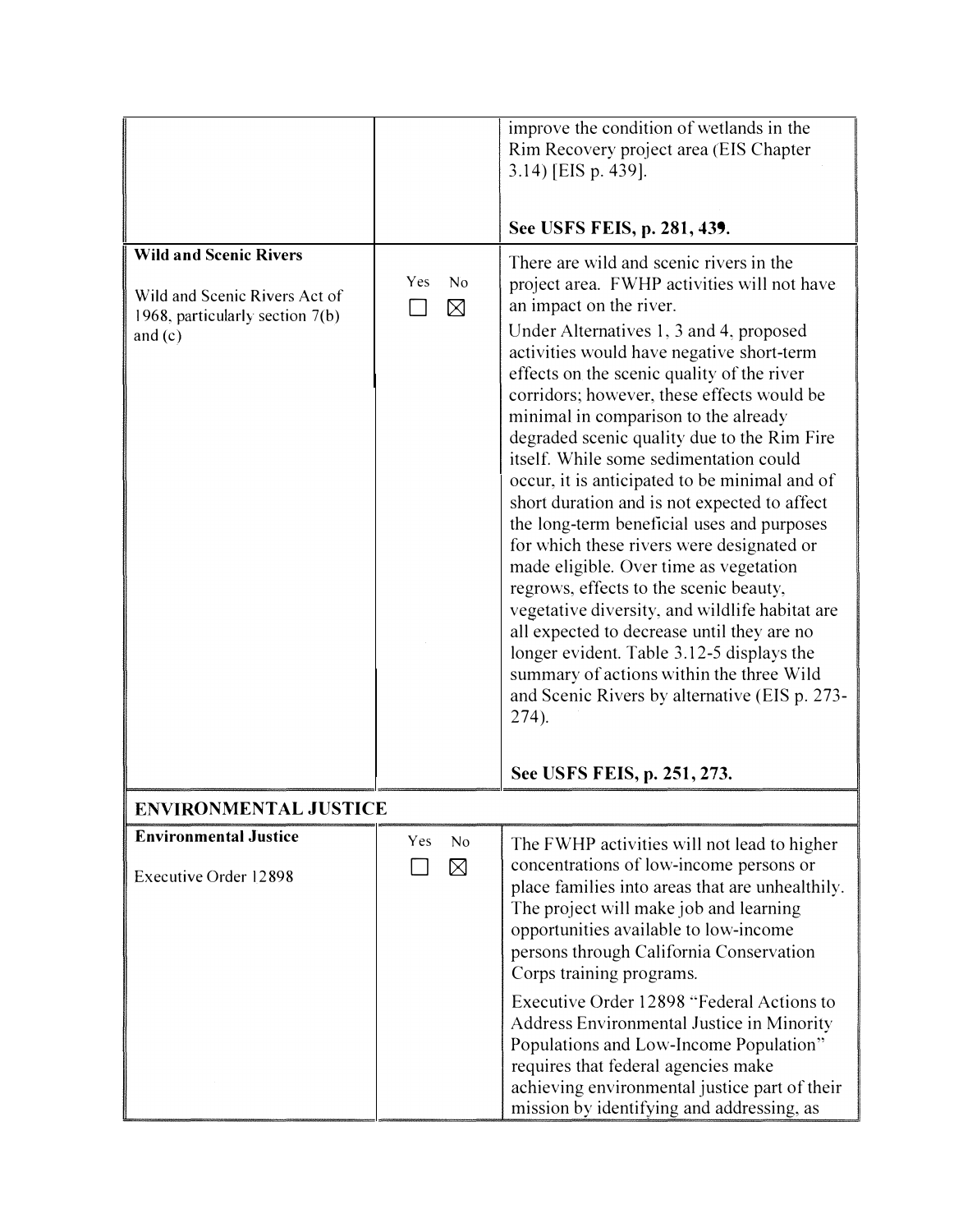| appropriate, disproportionately high and<br>adverse human health and environmental<br>effects of their programs, policies, and<br>activities on minority populations and low-<br>income populations. As described in the EIS<br>(Chapter 3.10), Alternative 4 (hence<br>Modified Alternative 4 also) will not<br>disproportionally impact minority or |
|-------------------------------------------------------------------------------------------------------------------------------------------------------------------------------------------------------------------------------------------------------------------------------------------------------------------------------------------------------|
| disadvantaged groups (EIS p. 437).<br>See USFS FEIS, p. 211, 215-216, 231, 437.                                                                                                                                                                                                                                                                       |

**Field Inspection (Date and completed by): See USFS Rim Fire Recovery FEIS.** 

# **Summary of Findings and Conclusions:**

# **Mitigation Measures and Conditions [40 CFR 1505.2{c)l**

**Summarize below all mitigation measures adopted by the Responsible Entity to reduce, avoid, or eliminate adverse environmental impacts and to avoid non-compliance or non-conformance with the above-listed authorities and factors. These measures/conditions must be incorporated into project contracts, development agreements, and other relevant documents. The staff responsible for implementing and monitoring mitigation measures should be clearly identified in the mitigation plan.** 

| Law, Authority, or Factor | <b>Mitigation Measure</b> |
|---------------------------|---------------------------|
|                           |                           |
|                           |                           |
|                           |                           |
|                           |                           |

**All FWHP activities will be conducted in accordance with procedures and measures stated in the Rim Fire Recovery FEIS.** 

**Determination: Adoption of the USFS Rim Fire Recovery is appropriate for compliance with NEPA regulations. The FWHP activities do not trigger any compliance or mitigation under HUD regulations 24 CRF 50.4, and 58.6 laws and Authorities.** 

This categorically excluded activity/project converts to **EXEMPT** per Section 58.34(a)(12), **because it does not require any mitigation for compliance with any listed statutes or authorities, nor**  requires any formal permit or license; Funds may be committed and drawn down after **certification of this part for this (now) EXEMPT project; OR**